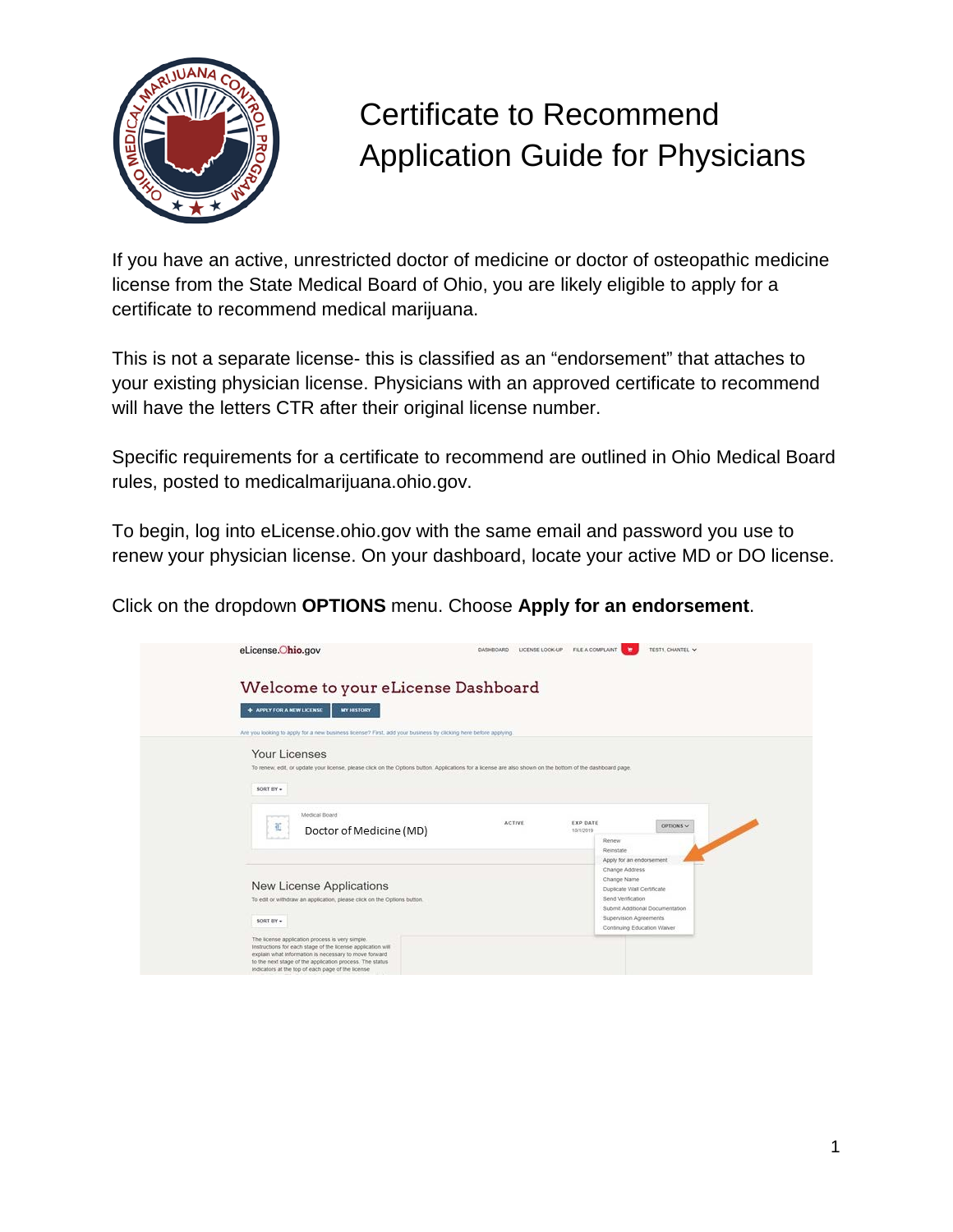

A pop up box will appear. Select **Certificate to Recommend** from the drop down options, then click **Okay**.

| eLicense.Ohio.gov                            |                                                                                                                                                           |               | <b>TIFLAIRT</b>              | TESTI CHANTEL V |
|----------------------------------------------|-----------------------------------------------------------------------------------------------------------------------------------------------------------|---------------|------------------------------|-----------------|
|                                              | Endorsement                                                                                                                                               |               |                              |                 |
| Welcome to y                                 | Please select an Endorsement Type:                                                                                                                        |               |                              |                 |
| + APPLY FOR A NEW EICENSE                    | -None-<br>MY.                                                                                                                                             |               |                              |                 |
|                                              | $-50000-$                                                                                                                                                 |               |                              |                 |
| Are you sooking to apply for a new business. | Certificate to Recommend                                                                                                                                  |               |                              |                 |
| <b>Your Licenses</b>                         |                                                                                                                                                           |               |                              |                 |
|                                              | To renew, edit, or update your license, please click on the Options button. Applications for a scense are also shown on the pollom of the dashboard page. |               |                              |                 |
| SORT BY -                                    |                                                                                                                                                           |               |                              |                 |
|                                              |                                                                                                                                                           |               |                              |                 |
|                                              | <b>Medical Board</b>                                                                                                                                      | <b>ACTIVE</b> |                              |                 |
| 팳                                            | Doctor of Osteopathic Medicine (DO)<br>14 013178   Medical Board                                                                                          |               | <b>EXP DATE</b><br>10/1/2019 | OPTION'S        |
|                                              |                                                                                                                                                           |               |                              |                 |
|                                              |                                                                                                                                                           |               |                              |                 |
|                                              | <b>New License Applications</b>                                                                                                                           |               |                              |                 |
|                                              | To edit or withdraw an application, please click on the Options button.                                                                                   |               |                              |                 |
|                                              |                                                                                                                                                           |               |                              |                 |
| SORT HY -                                    |                                                                                                                                                           |               |                              |                 |
|                                              | The license application process is very simple.                                                                                                           |               |                              |                 |
|                                              | Instructions for each stage of the license application will<br>explain what information is necessary to move forward.                                     |               |                              |                 |
|                                              | to the next stage of the application process. The status<br>indicators at the top of each page of the license                                             |               |                              |                 |
|                                              | application will indicate what stage you are currently in                                                                                                 |               |                              |                 |

There is a brief overview of the application instructions, be sure to have needed documents ready to upload- including proof of the Ohio-approved 2-hour CME course on recommending medical marijuana.

Your personal information should already be populated from the last license renewal. Take this time to update any contact information that may have changed.

Click **SAVE AND CONTINUE**.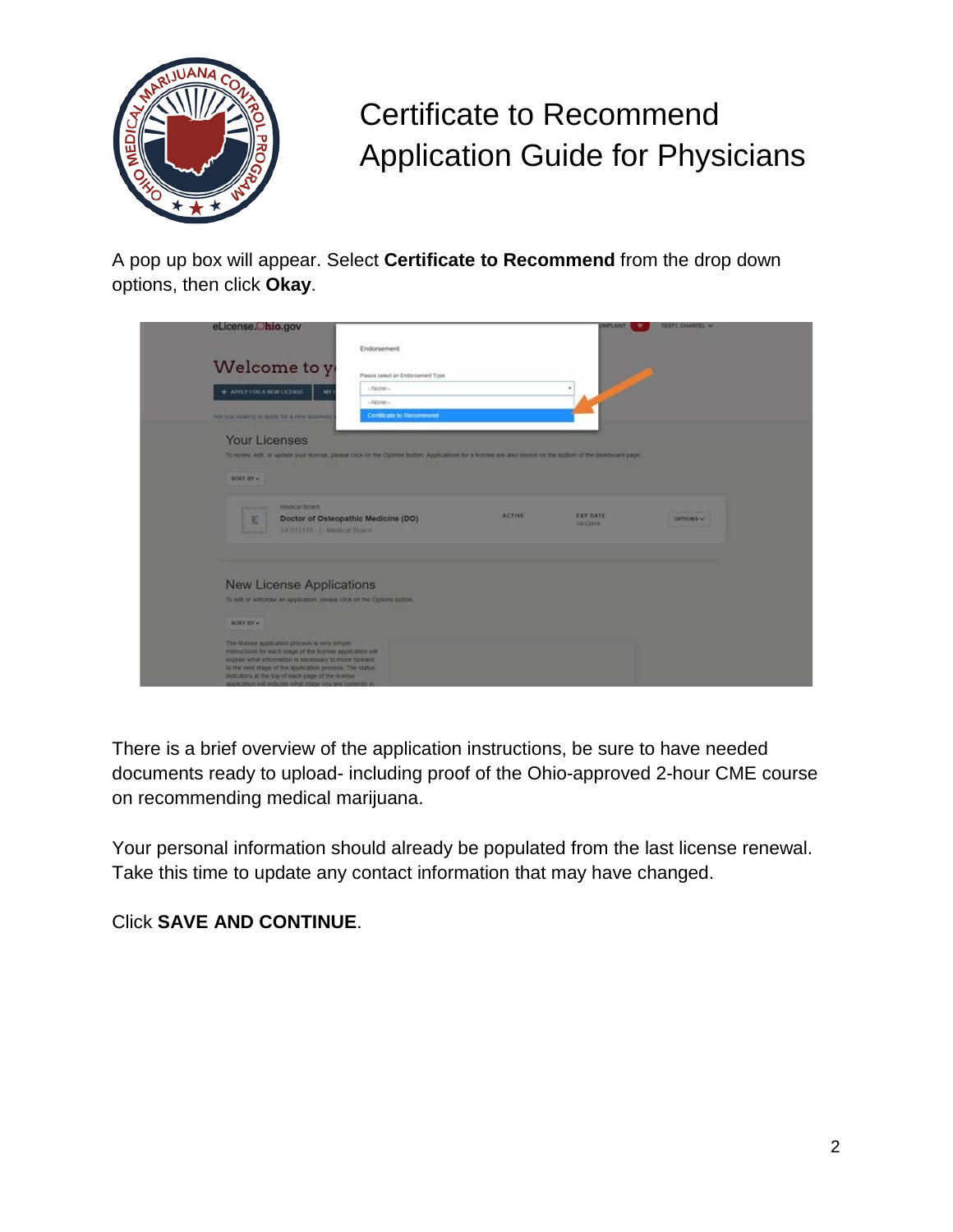

Carefully read through the Questions section and answer all questions accurately.

| $\circ$<br><b>Posters</b>                                                                                                                                                                                                                                         | ∩<br>◯<br><b>Review + Submit</b>                                                                                                                                                                                                                                                                                                                                                                                                                                                                                                                                                                                                                                                                                                                                                                                                                                                                                                                                                                                                                                                                                                                                                                                                                                                                                                                                                                                                                                                                                                                                                                                                                                    |
|-------------------------------------------------------------------------------------------------------------------------------------------------------------------------------------------------------------------------------------------------------------------|---------------------------------------------------------------------------------------------------------------------------------------------------------------------------------------------------------------------------------------------------------------------------------------------------------------------------------------------------------------------------------------------------------------------------------------------------------------------------------------------------------------------------------------------------------------------------------------------------------------------------------------------------------------------------------------------------------------------------------------------------------------------------------------------------------------------------------------------------------------------------------------------------------------------------------------------------------------------------------------------------------------------------------------------------------------------------------------------------------------------------------------------------------------------------------------------------------------------------------------------------------------------------------------------------------------------------------------------------------------------------------------------------------------------------------------------------------------------------------------------------------------------------------------------------------------------------------------------------------------------------------------------------------------------|
| Questions<br>Answer the following questions by selecting<br>the Yes/No option for each question. Once<br>completed, click Save and Continue.<br>If you answer YES to any of<br>the questions, please<br>upload supporting<br>documentation in the next<br>section | Have you ever been denied a license to prescribe, dispense, administer, supply, or<br>sell a controlled substance by the drug enforcement administration or appropriate<br>issuing body of any state or jurisdiction, based, in whole or in part, on inappropriate.<br>prescribing, dispensing, administering, supplying or selling a controlled substance<br>or other dangerous drug?<br>C Yes C No<br>Have you ever had a restriction of a license issued by the drug enforcement.<br>administration or a state licensing administration in any jurisdiction, under which<br>you could prescribe, dispense, administer, supply or sell a controlled substance.<br>that was restricted, based, in whole or in part, on inappropriate prescribing.<br>dispensing, administering, supplying, or selling a controlled substance or other<br>dangerous drug?<br>Wes O No.<br>Have you ever been subject to disciplinary action by any licensing entity that was<br>based, in whole or in part, on inappropriate prescribing, dispensing, diverting,<br>administering, supplying or selling a controlled substance or other dangerous drug?<br>O Yes<br>O'Ne<br>Have you competed at least two hours of continuing medical education in a course<br>or courses certified by the Ohio State Medical Association or the Ohio Osteopathic<br>Association that assist physicians in both of the following<br>(a) Diagnosing qualifying medical conditions as defined in Section 3795.01 of the<br>Revised Code:<br>(b) Treating qualifying medical conditions with medical marijuana, including the<br>characteristics of medical marijuana and possible drug interactions? |
|                                                                                                                                                                                                                                                                   | C Yes<br>$\Box$                                                                                                                                                                                                                                                                                                                                                                                                                                                                                                                                                                                                                                                                                                                                                                                                                                                                                                                                                                                                                                                                                                                                                                                                                                                                                                                                                                                                                                                                                                                                                                                                                                                     |

You can electronically attest to your DEA and OARRS registration. For the continuing education click **ADD ATTACHMENT**. If you have multiple documents, you can select them all during upload by using Control and click. Click **SAVE AND CONTINUE**.

| To upload more than one<br>submissions. For documentation that needs to<br>be submitted directly to the Board or by<br>attachment, use Ctrl+click<br>hardcopy, please acknowledge by clicking the<br>Attest button(s). If no attachment or<br>attestation items appear, please click the<br>Save and Continue button. |
|-----------------------------------------------------------------------------------------------------------------------------------------------------------------------------------------------------------------------------------------------------------------------------------------------------------------------|
| when selecting them from<br>the source<br>DOWNLOAD<br>SAVE & FINISH LATER<br><b>SAVE AND CONTINUE</b>                                                                                                                                                                                                                 |